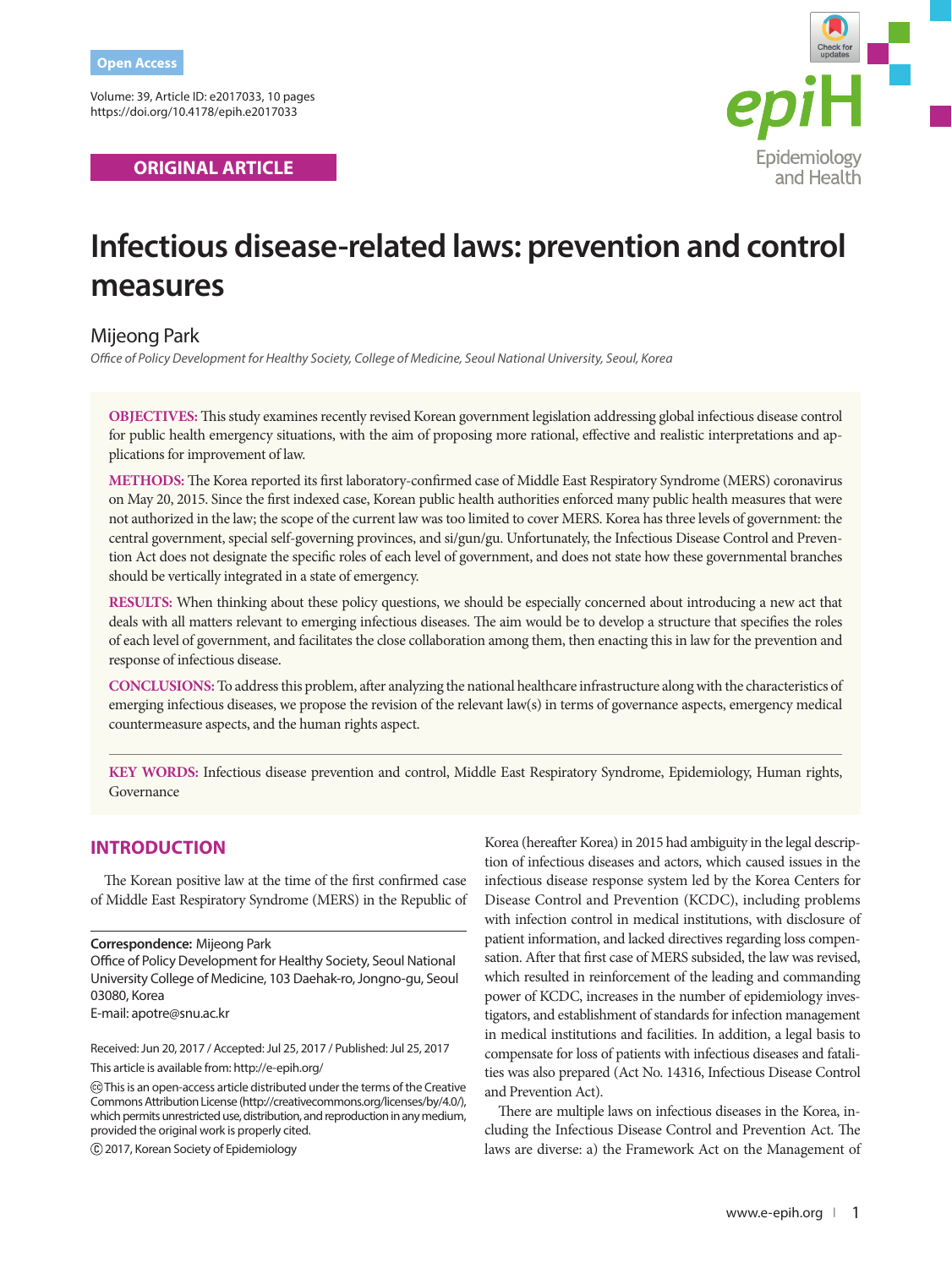Disasters and Safety, which is the foundation to take necessary measures and comprehensively mediate all works related to disasters occurring in the relevant administrative area; b) the Act on the Protection, Use, etc. of Location Information that is related to requests for information; c) the Police Act on collaboration for isolation and surveillance; d) the Regional Public Health Act for collaboration between community health centers affiliated with local governments; e) the Pharmaceutical Affairs Act that is related to emergency medical countermeasures; f) the Medical Service Act that is related to containment of medical institutions; and g) the Emergency Medical Service Act regarding quarantine facilities. These diverse laws should have a consistent form to help prevent and control infectious diseases.

## **MATERIALS AND METHODS**

Due to the diversity of the infectious disease related laws, the laws need to be more systematic and consistent with each other, reflecting the inclusive and multifaceted characteristics of the public health area and the national health care system. Measures for response to emerging infectious diseases require collaborative governance that distinguishes the role of the central government from those of metropolitan cities/provinces and si/gun/gu, and then closely interconnects them. In addition, it should protect the human rights and privacy of those who are exposed to infectious diseases, and be in a form ensuring commonly shared rights of all the subjects. In the present paper, we reviewed the legislative procedure of the Infectious Disease Control and Prevention Act, analyzed its problems, and then proposed the direction to improve the Infec-



**Figure 1.** Framework of the study.

tious Disease Control and Prevention Act, in part by modeling the National Incident Management System of the US (Figure 1).

# **RESULTS**

#### **Roles of infectious disease-related laws**

Prevention and control of infectious diseases aims to prevent avoidable risks, to foster early detection of all risks, and to respond rapidly and effectively [1]. The laws have established direct foundations for spread control based on scientific evidences from the surveillance, notification and report of infectious diseases, the supply of hospital treatment and emergency medicine to minimize damage, and financial support for recovery. The actors for these roles are the central government, local governments, and medical personnel, who play the roles within the infrastructure comprising the national health care system, including development of health care resources, organization of the resources, health care management, supply of health care services, and financial supports [2]. Components of infrastructure in the national health care system seek to prevent pandemics of emerging infectious diseases. In cases of emerging infectious diseases where vaccines or drugs are insufficient or unavailable, the development and organization of resources, the supply of health care services, and financial support all have significant effects on response to infectious diseases and minimization of damage [3]. For example, the indicated domestic causes of MERS were individual problems of vulnerabilities of the national infectious disease management system and nosocomial infection prevention control, inefficiency of health care delivery systems, health care use and nursing culture, as well as correlations between the problems [4].

Since the 2000s, international organizations such as the World Health Organization (WHO), the International Food and Agriculture Organization, and the World Organization for Animal Health (Office International des epizooties) have actively promoted international collaboration to respond to uncertainty and mutation potential of pathogens and to prevent spread of emerging infectious diseases. These are also closely related with the reason national health care systems made efforts to establish better infrastructure. These international organizations announced an international common strategy for control of avian influenza through the Beijing Declaration in 2006, by which they asked for development of an integrated action plan for each country and practical performances [5].

In 2005, the WHO revised the International Health Regulation (IHR) (prepared by treaty in 1969), expanding its scope to infectious disease control, protection of human rights, fair trade, environmental protection, and security [6]. In particular, IHR 2005 recommended collaboration of the international community to prevent and respond to incidents and spread of infectious diseases. In addition, IHR 2005 introduced the concept, 'public health emergency of international concern' [7]. Since then, emerging infectious diseases that did not exist previously and recurring infectious diseases have emerged or spread before acquiring herd im-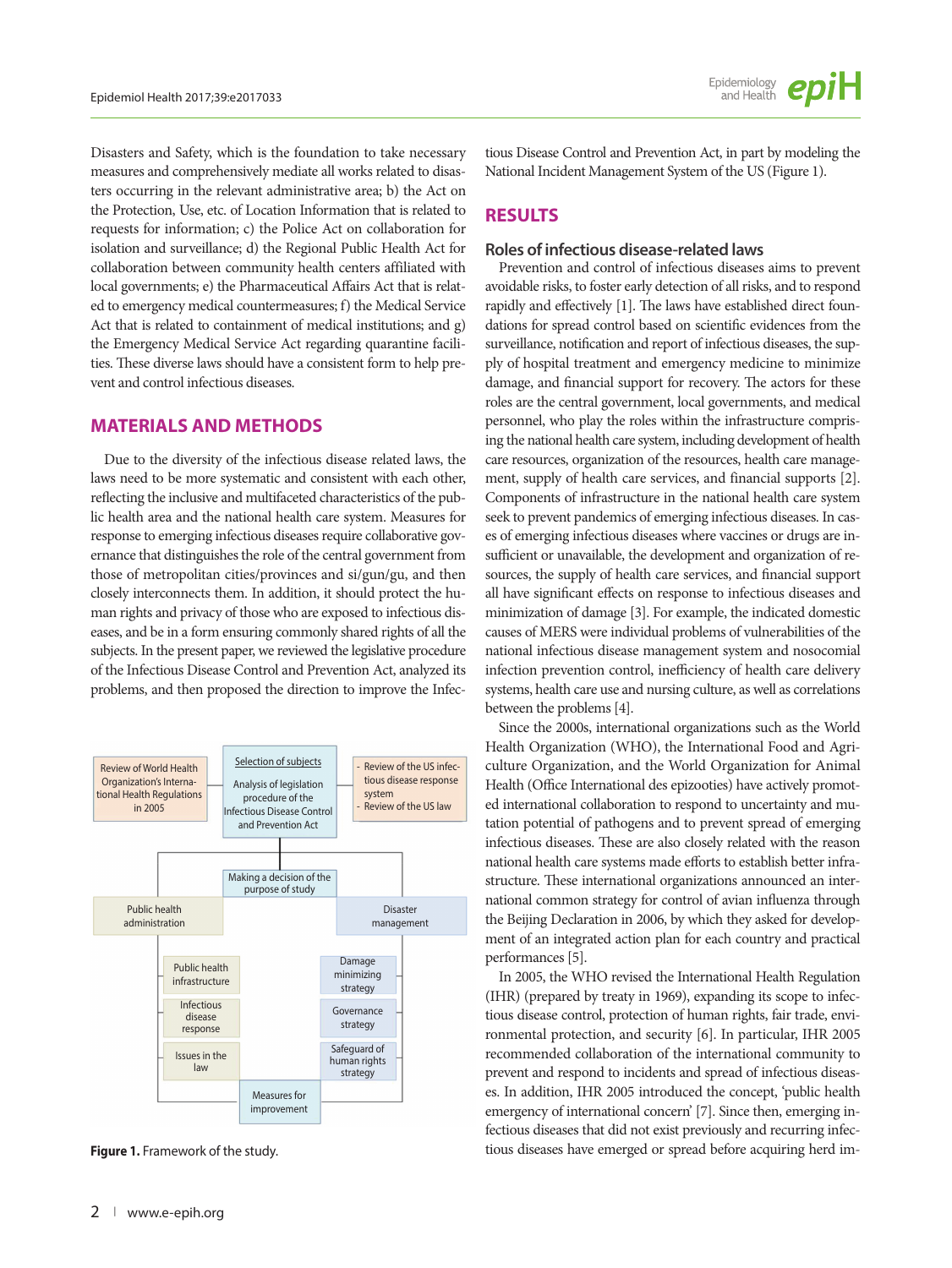munity. This has been found all over the world including Africa, Southeast Asia, South America, Europe, and the US and the concept expanded the scope of response from containment of infectious diseases within the border to a supranational level [8].

IHR 2005 also affected the law of the Korea: the 'Communicable Diseases Prevention Act.' On December 29, 2009, the Communicable Diseases Prevention Act was fully revised (enforced on December 30, 2010), and the term, 'communicable diseases' has been changed to 'infectious diseases' so as to include both communicable and non-communicable diseases. The revision was not limited to the term. In Aticles 2, 11-13 of the Infectious Disease Control and Prevention Act, Class 1-5 infectious diseases and designated infectious diseases were named legal infectious diseases, because they were designated by law. On the other hand, WHO monitors infectious diseases, bioterror infectious diseases, sexually transmitted infectious diseases, zoonotic infectious diseases, and health care-related infectious diseases, and these were designated as notifiable infectious diseases by the Minister of Health and Welfare (MOHW).

Measures of response to infectious diseases can be summarized as Early Detection (surveillance) - Non-pharmacological Intervention (quarantine/isolation) - Medical Intervention (health care intervention) - Risk Communication, in which patients with infectious diseases are early detected by surveillance of infectious diseases, and transmission is maximally prevented through nonpharmacological intervention such as quarantine and isolation, damage is minimized through vaccination and drug distribution, and risk communication is conducted based on risk assessment. All of these activities are fulfilled through public health administration and disaster management (Figure 2).

Public health administration is to apply technologies and principles of health care for health of populations based on all knowledge available in the areas of medicine and public health [9]. The WHO defined the scope of public health administration as 1) preservation of public health records, 2) health education to the public, 3) environmental sanitation, 4) infectious disease control, 5) mother and child health, 6) health care, and 7) nursing and statistics of public health [10].

According to Article 3, Clauses 1-3 of the Framework Act on the Management of Disasters and Safety, damages by infectious diseases are considered as a kind of social disaster. Thus, when infectious diseases break out, a command system for disaster management, unlike normal administrative management, in collaboration with public health experts, is required. The scope of disaster management includes advanced prevention, minimization and recovery activities of human and material damage, a supply of a minimum level of convenience for a certain period of time, and then return to daily life after risk situation is ended.

National intervention that is in the form of public health administration and disaster management are performed through management support systems and command response systems. A management support system is a risk response plan that mediates response strategies by securing comprehensive information about the incident, and makes a decision for a response level and required



**Figure 2.** Flow chart of infectious disease response measures.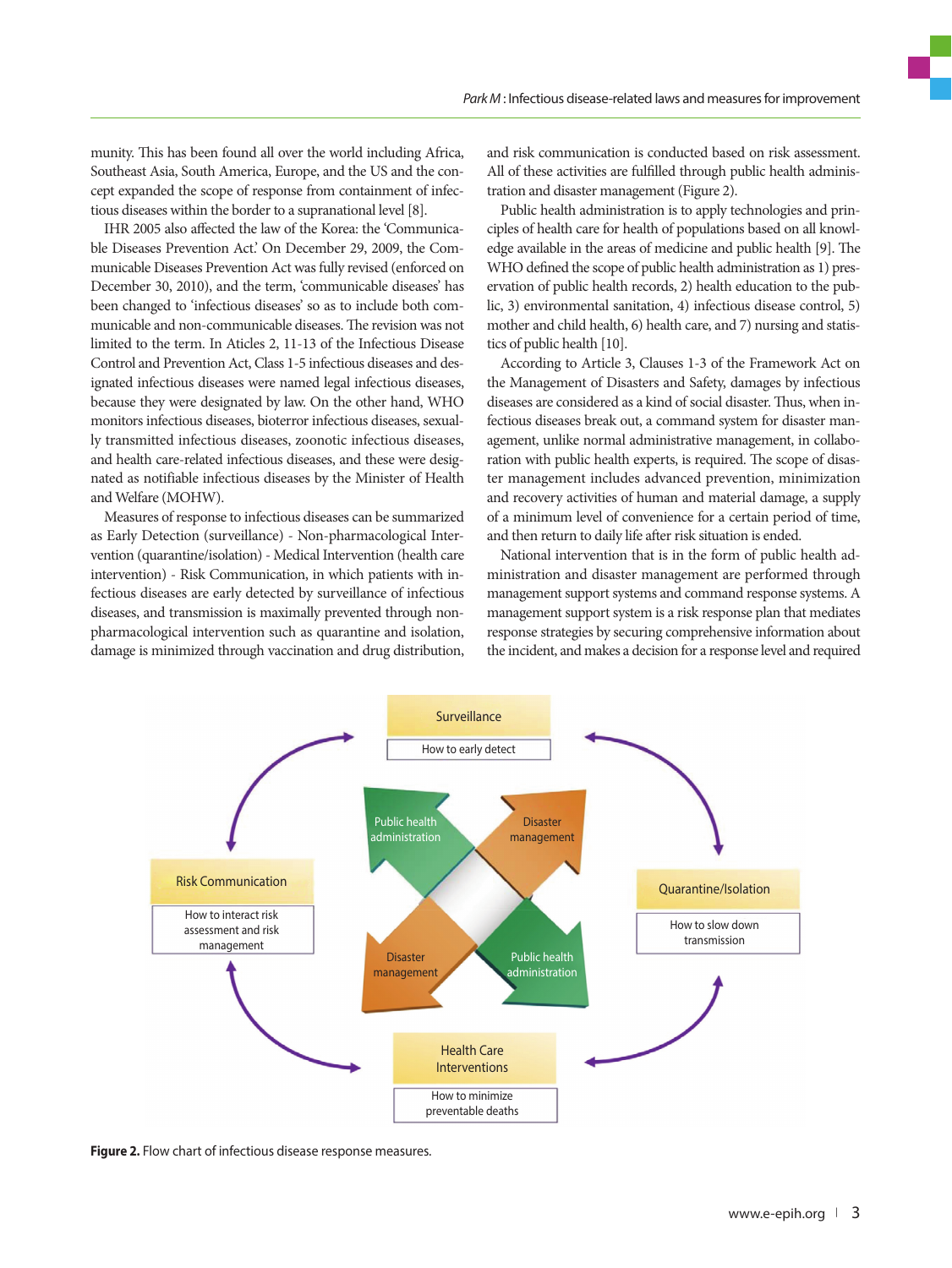support ranges of human and material resources. A command response system is composed of authorities to control and command, which are required for response measures in the field, so that command response system can be different depending on infectious disease, and local governments or medical institutions may have their own command response systems.

The concepts of the management support system and the command response system can be found in the National Incident Management System that was standardized by the Centers for Disease Control and Prevention (CDC) of the US, in which 'Incident Management System' and 'Incident Command System' have been established in relation to public health risk response by infectious diseases in order to facilitate mediations between all levels of governments, including the Federal Government, state governments and local (city and county) governments, plus public, private and non-profit organizations [11]. The Incident Management System classifies potential risk factors for public health into biological, artificial, intentional, and natural factors, determines the order of risk management based on seriousness of all potential risk factors for public health, chance of incidence, and response ability, and then takes appropriate measures as a response [12]. The US CDC supports state governments and the Department of Health and Human Service. The Incident Command System refers to a temporary management procedure that can manage finance, human resources, facilities and risk communication from the time of incidence. The Minister of Health and Human Service (HHS) forms the HHS Secretary's Command Center, in which he/she makes preparations at all health care levels, and performs response and recovery activities. However, an incident manager is selected at the incident field, who operates an emergency organization that flexibly responds depending on type and severity of the incident, and all staff persons participating in the incident response report only to the incident manager.

The importance of the command response system and the management support system is related to the matter of governance. When the first MERS patient was confirmed in the Korea on May 20, 2015, the crisis stage of infectious diseases was 'Caution' stage. Nevertheless, the type of emergency organization was continuously changed, from KCDC (Countermeasure Headquarter) to the MOHW (Central MERS Management Headquarter), to the Ministry of Public Safety and Security (Pan Government MERS Countermeasure Support Center), and then ultimately to the Blue House (MERS Emergency Response Team). On June 4, 'Comprehensive Public-Private Response Task Force for MERS' led the response. On June 8, 'Immediate response TF' mainly composed of private experts was implemented, which was conferred with full authority for nosocomial infection management and command of administrative support. On June 9, the 'MERS Immediate Response Team' was organized. Even the commanding authority was transferred from the spokesperson of the Blue House to the acting prime minister, to the Chief Secretary of Policy Coordination and to the President. As such, there were problems in the command response system [13].

While the management support system can be guided by a manual, there was no consistency in manual instructions after the MERS outbreak, which intensified the confusion. A manual is written to assess risks of infectious diseases in advance, whereas it can be added with confirmation of specific activities or selection of essential measures after outbreak of infectious diseases. Nevertheless, it is important for the government to apply the manual to the field without confusion even after modification.

## **Infectious Disease Control and Prevention Act (Act No. 14316)**

#### *Legislation procedure after outbreak*

The second largest MERS outbreak in the world (after Saudi Arabia) occurred in the Korea, in which MERS was not initially considered as a legal infectious disease when patients were confirmed. Although Article 2 of the Act delegated Class 4 infectious diseases to the enforcement rule (i.e. the decree from the MOHW), MERS was not included in this enforcement rule, but labeled as an emerging infectious disease syndrome only in the criteria for diagnosis and declaration of legal infectious diseases. Thereafter, the MOHW designated it as a Class 4 infectious diseases after revision, in which the disease was officially named as MERS, being considered as an infectious disease that newly occurred or may occur in the country or as an international epidemic infectious disease that has a chance to be transmitted to the entire country.

According to the report on MERS prevention and response after an inspection conducted by the Board of Audit and Inspection of Korea, problems in the early response were delayed implementation of an epidemiological investigation in spite of the declaration by the patient, and early termination of the epidemiological investigation even without considering the chance of secondary infection within the medical institutions [14]. In addition, the medical institutions were found to have issues, including overcrowding in emergency centers of general hospitals, settings of emergency centers operated as multi-patient rooms, and increased chance of infection due to family nursing [15]. Thus, the Infectious Disease Control and Prevention Act was revised, focusing on reform of infectious disease control system, supplementation of specialists in infectious diseases, preparation of measures to manage and oversee infection in hospitals, improvement of structure and culture of emergency centers, compensation of medical institutions and pharmacies for loss, compensation of patients and fatalities, and requests and disclosure of information at the time of any public health crisis caused by infectious diseases. However, there have been ongoing discussions about governance issues for collaboration between medical institutions and community health centers that are critical for early response; hospital response issues such as sufficient isolation facilities; and classification system of legal infectious diseases [16].

#### *Issues of the Infectious Disease Control and Prevention Act* **Aspect of policy and management**

A more transparent decision-making and rapid response for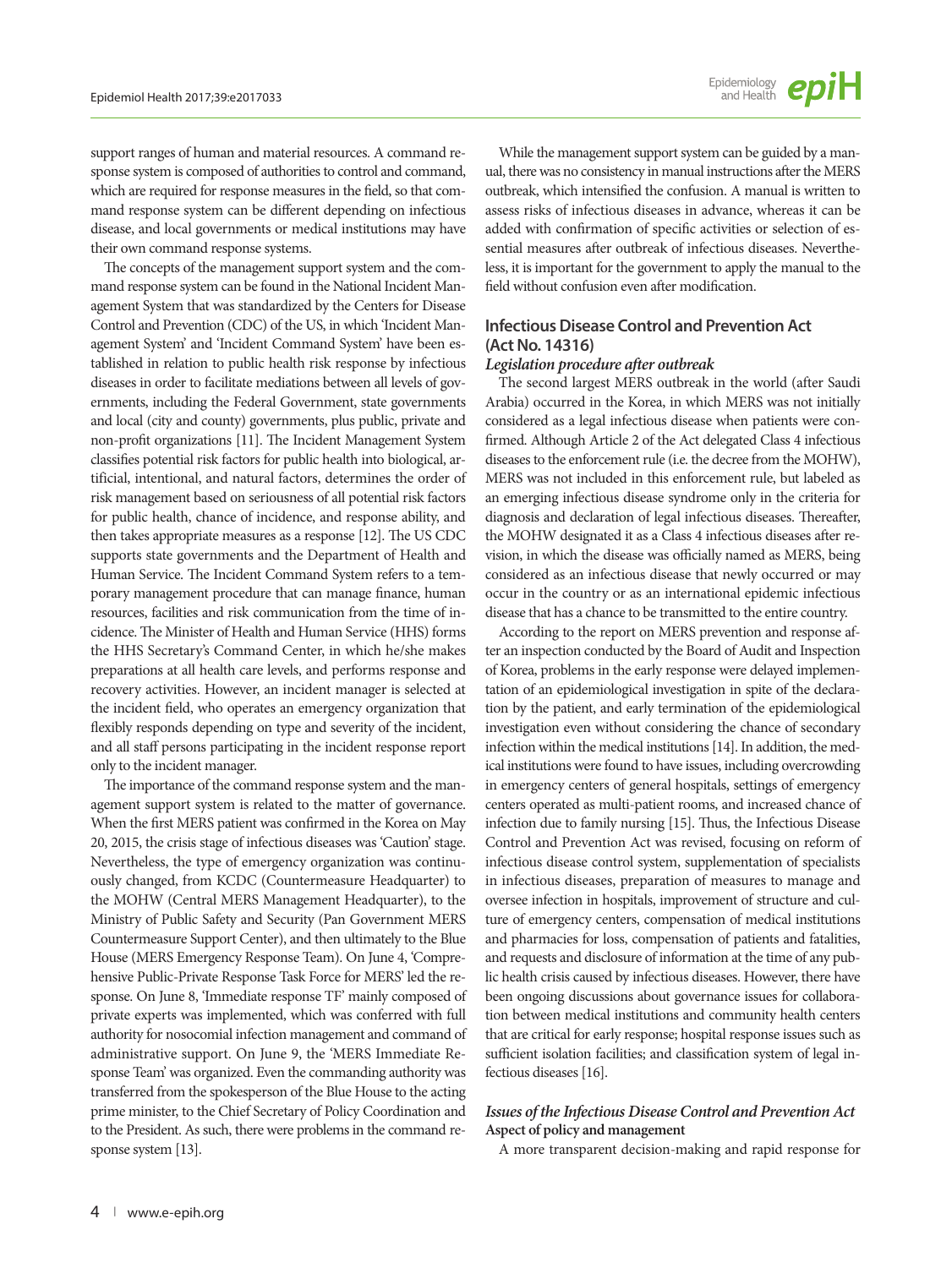prevention and control of infectious diseases can be enabled by clearly defining the legal subject and scope. However, public health risk factors have been increasing in random and atypical forms, so that it has become harder to accurately assess their influences and severities, classify infectious diseases and define their scopes. In addition to disease onset evidences based on incidence rate, mortality rate and epidemiological information, chances of local incidence or inflow from other countries, chance of prevention and treatment, and sensitivity of the public to diseases, there are more diverse evaluation criteria. To evaluate potential risks caused by influenza virus, the US CDC has proposed assessment criteria through the Influenza Risk Assessment Tool, in which viral characteristics, population characteristics, and ecological and epidemiological standards were presented [17]. To assess risk of seasonal influenza, the European Union conducts survey in the countries that experience influenza every year, in addition to collecting clinical, epidemiological and virological data, by which seriousness of infectious diseases is evaluated [18]. The Tool for Influenza Pandemic Risk Assessment in the WHO uses influences, risk of transmission, and necessity to ban travel or trade as assessment criteria [19].

Classification of infectious diseases is related to a declaration system, because the time to declare and report to community health centers and KCDC is different depending on the infectious disease. According to the report by the Board of Audit and Inspection on requests for medical care benefits from 1,499 medical institutions in Seoul between October 2015 and September 2016, 1,221 (81.5%), institutions failed to properly report incidences of chickenpox. In addition, 656 (79.6%) institutions in 824 medical institutions failed to report mumps [20].

In Article 2, Clause 8-12 of the Act, the legal subject is infectious diseases notified by the MOHW, leading to understanding infectious diseases as an administrative measure with general and abstract characteristics, so that it may be unable to conduct rapid diagnosis and report in a timely manner [21]. Regarding the legal aspects, notification is an administrative measure that an administrative agency publicly announces to unspecified individuals, only playing a role of spreading information, whereas notification itself has no legal effect related to the people's rights and duties. To become a legal order, notification is required to have specific and clear legal delegations [22]. The requirement of specific description about each individual article as a foundation of delegation is to protect the people's basic rights. Considering the characteristics of response measure to infectious diseases that may cause conflicts between the duty of the state to protect the people's basic rights and the individuals' rights to move freely, notification has a limitation in protection of basic rights. In addition, notification as a specific norm control becomes effective five days after a public announcement unless there are special regulations in other laws and announcing documents [23]. This may be contradictory to the immediate compulsory provisions, such as isolation and quarantine that can be performed in the field.

#### **Aspect of organization of medical resources and delivery of health care service**

The principal personals of measures of response to infectious diseases are medical professional who report the first suspected patients. Medical personnel must report to the head of the affiliated medical institution or to the head of the relevant community health center if not affiliated with a medical institution (Article 11 of the Act). According to Article 18 of the Act, medical personnel or the head of a medical institution can request the MOHW to implement an epidemiological investigation. The purpose of a request for epidemiological investigation is to rapidly conduct an epidemiological investigation when disease onset has occurred or when it is suspected to have a chance of incident. Nevertheless, this Article can be restrictively interpreted to mean that only medical personnel who diagnosed the patients are allowed to request for an epidemiological investigation. If it is necessary to restrict the eligibility to request epidemiological investigation, it should be revised to 'medical personnel who had treated patients with infectious diseases etc. or with being concerned to have infectious diseases etc.'

Article 42 of the Act is for compulsory disposition for infectious diseases, in which the subject of the right is the MOHW, a mayor/governor of province, or the head of si/gun/gu. Although this gives authority to enforce inspection, diagnosis, treatment or hospitalization at the site where patients suspected to have infectious diseases are present, they have been stated in parallel, making it confusing to identify which decision maker has priority. Since epidemiology investigators from metropolitan cities/provinces and community health centers can be dispatched to the field with the same authorities, it seems that confusion in the field could be unavoidable. According to Article 47 of the Act, epidemiology investigator has the authority to temporarily close the relevant site when infectious diseases occur. Although its intention is to allow the epidemiology investigator to take a measure for control of infectious diseases in emergency, it is vague what kind of administrative activities can be performed by the authority to temporarily close the relevant site. Per Article 60 of the Act, the similar authority to command in the field belongs to an epidemic control commissioner. An epidemic control commissioner is appointed either among public officials of metropolitan cities/ provinces or among those in the MOHW. Since he/she has the authority to take response measures at the incident site of infectious disease, there can be conflicts of duties between the epidemic control commissioner and the epidemiology investigator in the field. It would be desirable to stipulate the scopes and details of duties for epidemic control commissioners and epidemiology investigators in the Act in order to clearly describe what measures can be taken in what situation.

If response at the outbreak needs to be considered as an activity of disaster management, it should be consistent with the Framework Act on the Management of Disasters and Safety. Duties of Grade 4 to 9 national public officials and local public officials who work for emergency safety inspection per Article 30 of the 'Frame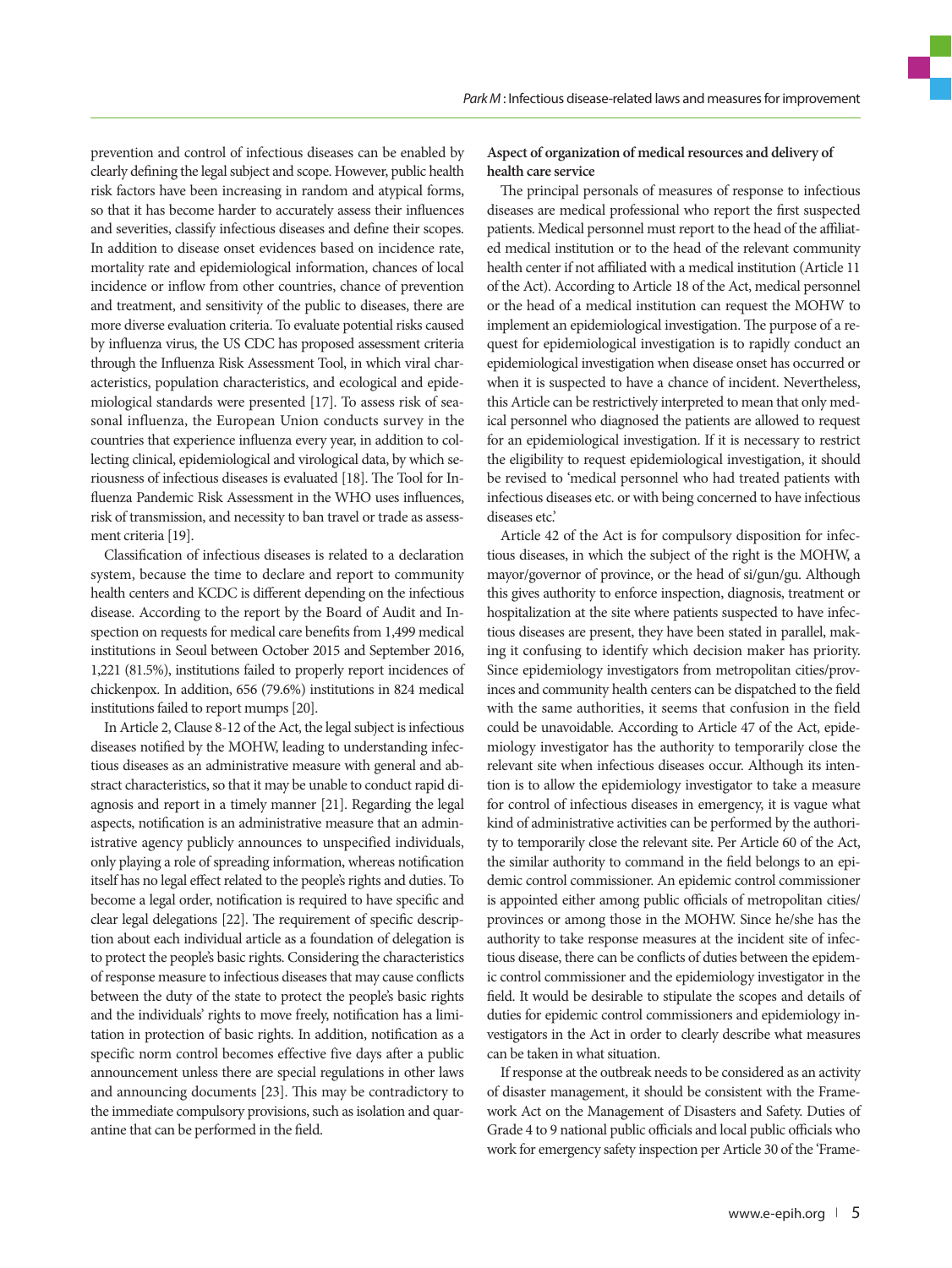work Act on the Management of Disasters and Safety' are stipulated in the 'Act on the Persons Performing the Duties of Judicial Police Officers and the Scope of Their Duties.' The Act also has stipulated duties of public officials in special metropolitan city, metropolitan city, special self-governing city, province, special self-governing province and si/gun/gu. Since the authority of an epidemic control commissioner to control in the field is a compulsory power, the duty of public health response should be included in the scope of this duty.

#### **Aspect of organized arrangement of resources and financial support**

Quarantine, isolation and duties of emergency organization implemented following a crisis alert level by infectious diseases are different depending on the risk of infectious diseases. High risk infectious diseases are controlled by KCDC. In contrast, metropolitan cities/provinces and si/gun/gu respond to low risk infectious diseases. Thus, the leading organization and actor can be different depending on the site of an infectious disease incident, the laboratory/examining room, the designated medical institution for treatment and isolation, and quarantine/isolation protocols in place. Therefore, the definition and scope of public health administration for implementing emergency organization should be stipulated, and the authority organization and commanding officer need to be stated in parallel in order to make the necessary level of national intervention for infectious disease be proportional to its risk. If not stipulated in the Act, governance to mediate duties of public officials who are in charge of public health practice is required, focusing on more closely related duties in order to less interfere with each other. For example, when isolation is requested by a Quarantine Station to KCDC and also by community health centers to metropolitan cities/provinces, nationally-designated beds are assigned for inpatient treatment. In case of a priority issue in this process, there should be a matching management system.

To use emergency medicines, approval, review and cross certification of drugs is required due to the Free Trade Agreement in the drug area, so that the domestic law reflects the standards for drug qualities, non-clinical trials and clinical trials meet the international standards based on understanding of approval and review systems of each country [24], because approval of drug products can be delayed or declined due to the difference in data that are required for import of drugs developed in foreign countries.

In the US, the 'Pandemic and All-Hazards Preparedness Act 2006' was legislated to improve the legal system, by which the right to use Food and Drug Administration (FDA)-unapproved drugs in emergency was strengthened [25]. 'Pandemic and All-Hazards Preparedness Reauthorization Act 2013' regulated the right to use unapproved drugs in emergency [26]. The '21st Century Cures Act' extended the range of clinical evidences required for FDA approval, and waived the requirement of clinical trial in some cases, which was passed unanimously by common consent of the relevant committee in the US House of Representatives in 2015 in order to promote development and rapid approval of new drugs and medical devices [27]. However, this law could lead to the approval of drugs and medical devices that are below the current standards of safety and efficacy [28]. Therefore, it is important to prepare rapid evaluation criteria for to follow-up on any drugs receiving rapid approval in crises, in order to prevent undesirable consequences in patients and the health care system.

## **DISCUSSION**

Since the conditions for outbreaks of infectious diseases keep changing, potential epidemics can be difficult to recognize early. In addition, the conditions are complex and sometimes contradictory. Thus, preparation for infectious diseases and response measures can be a 'nasty and abstruse dilemma' that a country is unable to achieve on her own [29]. The law for response to various risks to public health, including increasing emerging infectious diseases with unknown causes, deliberate terrorism, and various big accidents in cities, should build a stable foundation for national intervention without invading human rights. All humans' dignity should be respected, and their dignity should be universally guaranteed under the rubric of basic rights, which should be common benefits.

To reduce social prejudice and discrimination towards human immunodeficiency virus/acquired immune deficiency syndrome (AIDS), 'the 3rd National Health Plan 2011-2020' was established in the Korea, aiming at improvement of discriminatory attitudes toward AIDS patients from 44.6% in 2008 to 15.0% in 2020 [30]. We anticipate a serious pursuit of the laws and governance required for control and response to infectious diseases, not only by focusing on the rights guaranteed by the Constitution, but also by understanding human rights and human dignity as universal values.

## **Directions of revision for infectious disease related laws**

The Infectious Disease Control and Prevention Act functions as a Special Act to lay foundations for epidemiological investigation, quarantine, isolation, laboratory diagnosis, vaccination and treatment. At the same time, the Act should function as a Framework Act to control and treat infectious diseases as social disasters. It is anticipated for infectious disease related laws to be framework acts that protect the people's life, body, health and property through interventions by the central government and local governments per Articles 34-36 of the Constitution of the Korea, while reflecting the specialties of control and response measure for infectious diseases.

#### *Governance*

Since an international legal strategy is required for formation of governance to control emerging infectious diseases [31], its scope of application should be within the level reflecting the major changes in IHR 2005. While MERS outbreaks in Korea began as a local infectious disease, it came to be considered as a national disaster,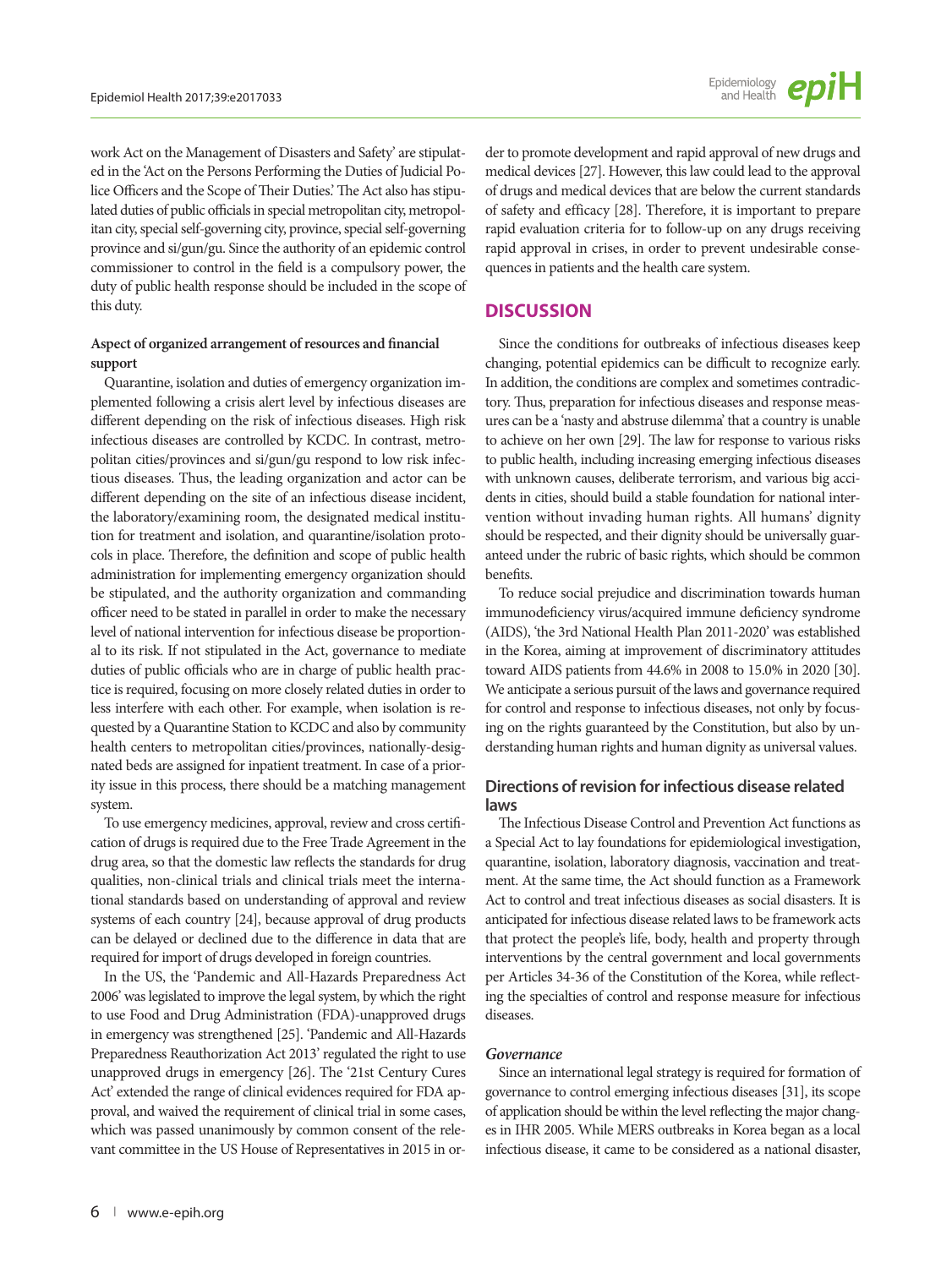leading to the implementation of the Central Disaster and Safety Countermeasures Headquarters, which demonstrates the importance of early field response step after outbreaks of emerging infectious disease. However, there could have been a more rapid and effective disaster management if local governments had authority and performance. A system should be established to confer the practical legal authority to a local government close to the region of incident for appropriate functions, enabling them to take a field response proper for the crisis situation, once determined serious.

Disaster management systems by local governments, a collaborative system between related agencies, and field command systems should be stipulated in the Act. While the leading agency for disaster management should be a central administrative agency, local governments can be agencies in charge of local disaster management. Expenses and final responsibilities may be charged to different subjects depending on the characteristics of administration. The responsible agency will differ depending on the type of disaster, but it is desirable to distinguish scope of responsibility depending on metropolitan self-governing government and basic self-governing government. In addition, local governments need to prepare ordinances to judge if administrative duties regulated to be performed by the head of local government are relevant to delegation duties of the agency, based on which they can systematically collaborate. In addition, a delegation provision should be added in order to request or command mutual supports between local governments and administrative helps by classifying crisis situations depending on the cause, either by infectious disease or by other risk factors.

Emergency organization that is implemented in public health crisis is different depending on each crisis stage, and response measures by related local governments can be adjusted accordingly. The law has no specific descriptions, and role assignments for exceptional situations have been selectively stated in the manual. The Framework Act on the Management of Disasters and Safety regulated that the head of si/gun/gu must write a 'Field Manual for infectious diseases' containing instructions for prevention, preparation, response, and restoration of disasters as well as other required items. To request for collaboration from two or more metropolitan cities or provinces, the range of damage should be so severe that it is determined to be a social disaster. However, if there is no damage across multiple metropolitan cities or provinces, they may not need to collaborate. Therefore, the manual should be summarized in consistency by adjusting the scale of collaboration based on the range of incidence.

#### *Emergency medical countermeasure*

For emergency use of any drug that had neither approval nor declaration, at least three obligations should be stipulated in the law. These obligations include preparing a measure to control safety of patients for using drugs approved only for emergency, developing a standard procedure for emergency use of drugs, and a meeting of the appropriate officials to determine emergency use of drugs depending on the public health crisis.

To prepare a measure to control safety of patients for using drugs approved only for emergency, an emergency use approval system should be prepared. Specific approval procedures need to be established for any case when relevant drugs are used for indications different from their approved uses, and also for cases when the drug has never been approved before. Currently, the Pharmaceutical Affairs Act and the Medical Devices Act order that drugs and medical devices must obtain approval or report before commercialization in order to verify safety and efficacy [32]. To rapidly verify and approve use of drugs without these procedures, a separate procedure, with general approval, is needed. In the US, an 'Animal Rule' has been applied to approve drugs with assumption of clinical benefits based on results of animal experiments [33]. According to the Animal Rule, it is important to develop a data list to judge the approval of a drug in an emergency, which includes a stated purpose and use of the subject drug, medical necessity, approval status, safety and efficacy information, manufacture and quality information, risk and benefit assessment data, and description of any drug-related facts. To let the MOHW decide items such as expiration day, scope and condition for drugs approved for emergency use, KCDC and the Ministry of Food and Drug Safety should share such information and discuss this even before outbreaks of emerging infectious diseases.

#### *Safeguard for human rights*

**Improvement of subject range for epidemiological investigation**

To secure legitimacy of compulsory disposition by public officials during an epidemic of infectious diseases, subject and method for compulsory measures and its performance procedures need to be improved, leading to practice of principles of the minimum infringement and proportionality [34]. No matter what benefits are gained or lost by the limitation of basic rights, basic rights are a universal and essential value, so that they should be guaranteed during the pursuit of any compulsory measure.

Clear distinction of subjects for epidemiological investigation is related to the limitation of national intervention by the principle of the minimum infringement. Article 18, Clause 3 of the Act defines subject of epidemiological investigation as 'anyone.' However, subjects of epidemiological investigation in Article 41 of the Act are patients with infectious diseases. From the medical perspective, patients with infectious diseases refer to 'patients with infectious diseases, patients with infectious disease-like, and pathogen carriers.' However, they are considered as subjects of the same administrative order for treatment, while the people's basic rights might be ignored.

Epidemiological investigation aims to identify or speculate how confirmed patients were infected, and to assess the potential for additional confirmation of patients who were closely contacted with each confirmed patient previously. On the other hand, subjects of epidemiological investigation can be classified into high risk group, intermediated risk group, low risk group, and no risk group depending on the risk criteria for infection by the infec-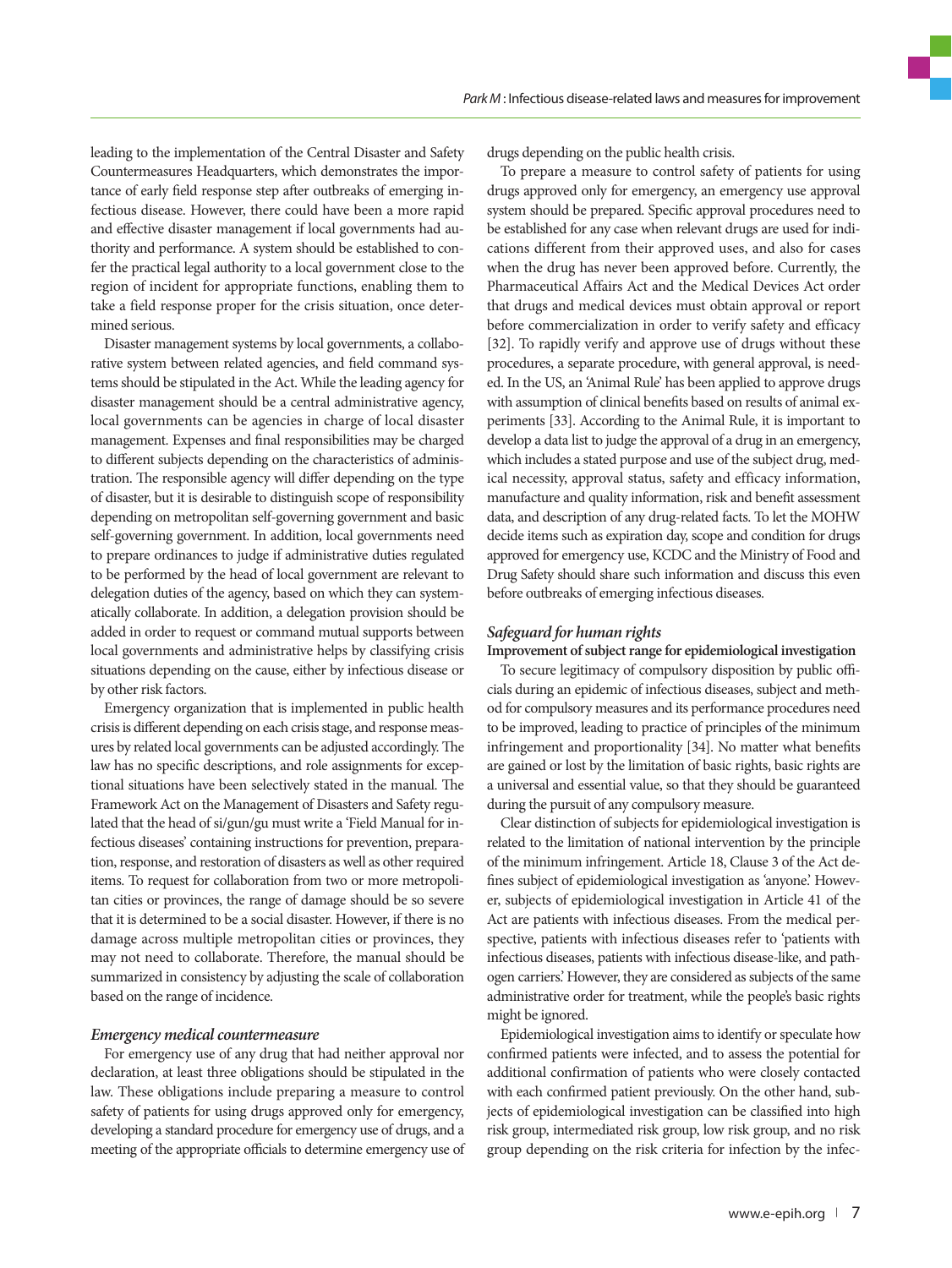tious disease in question. Each group from such classifications can be divided into a symptomatic group and an asymptomatic group [35]. Quarantine and isolation for asymptomatic group means limitation of free movement; the range and condition for limitation of free movement should be proposed based on scientific evidence.

Article 42 of the Act is about compulsory disposition for patients with infectious diseases. Patients with infectious diseases corresponding to specific infectious diseases can be forced by law to have inspection and diagnosis. If the diagnosis resulted in confirmation of infectious diseases, the patients can be forced to be hospitalized. Compulsory disposition for patients with infectious diseases are distinct from the duty of inpatient treatment in Article 41. Compulsory diagnosis or compulsory hospitalization are kinds of immediate compulsion in terms of administration, which is practiced 'when administrative damage occurs, when occurrence of disability is about to occur, when request of individual to fulfill the duty is unable to attain the goal or when there is no sufficient time to request to fulfill the duty [36].' To justify immediate administrative compulsion, it needs to be carefully practiced considering its potential to violate the people's basic rights. In addition, methods less invasive of basic rights than immediate compulsion must be applied first [37]. Therefore, regulations should be specified including specific condition and procedure for compulsory disposition, isolation period, discharge condition, and opportunity to describe opinion [38].

#### **Improvements of the Prevention of Acquired Immune Deficiency Syndrome Prevention Act and the Tuberculosis Prevention Act**

In 2009, the 'Communicable Disease Prevention Act (Act No. 308)' was completely revised, resulting in the Infectious Disease Control and Prevention Act, and since then, the term, communicable disease, is not used any more. In addition, the Parasitic Disease Prevention Act was repealed in the same year. On the other hand, the Tuberculosis Prevention Act enacted in January 1967 and the Prevention of AIDS Prevention Act enacted in November 1987 are still in place [39]. It should be empirically reviewed if such independent regulations with disease names result in the restriction of human rights of patients with corresponding infectious diseases continuously and substantially.

At first, it should be investigated if there is any reasonable reason to have different duties and punishments between the Infectious Disease Control and Prevention Act and those two Acts. In the Infectious Disease Control and Prevention Act, all declining activities by subject of epidemiological investigation, e.g., a false report, submission of false data, intentional omission or concealment of truth, are to be punished by 'imprisonment' for not more than two years, or by a fine not exceeding 20 million Korean won (KRW) (Article 79). In contrast, violation of rules for hospitalization or home isolation for patients with infectious diseases is punished by a fine not exceeding 10 million KRW. In addition, a false statement to medical personnel in disasters (Article 35) is punishable by a fine not exceeding 10 million KRW. In the Prevention of AIDS Prevention Act, a person who performs an act of carrying and spreading AIDS are punished by imprisonment for not more than three years (Article 25 of the Act), imprisonment for not more than one year, or a fine not exceeding 3 million KRW (Articles 10 and 27, Clause 2). The Tuberculosis Prevention Act has non-punishment regulation [40].

In emphasizing the importance of epidemiological investigation, it is reasonable to separate the regulations by punishment rule for spread of infectious diseases through rejection of epidemiological investigation and non-punishment rule for simple rejection of epidemiological investigation. In some cases, failure to get collaboration for epidemiological investigation leads to abrupt risk for disease spread, and probability of damage, which brings the person to account. In some cases, on the other hand, there is no clear and absolute evidence of risk for public health even without compulsory isolation such as in asymptomatic suspected patients. If separation of subjects for duty is medically valid, it would be reasonable to improve provisions for fair punishments.

If separation is not reasonable, subjects of epidemiological investigation should be unified the same ranges. In the Prevention of AIDS Prevention Act and the Tuberculosis Prevention Act, subjects of epidemiological investigation are defined as 'the infected or those who have sufficient reasons to be suspected for infection.' If persons having duty to cooperate with epidemiological investigation were defined in consideration of these two infectious diseases for separate compulsions even without specific descriptions about the meaning of 'sufficient reasons,' it could be a violation of principles in the balance of legal interests and suitability of means. Benefits of basic rights are universal, so the reason to restrict universal basic rights should be based on a strong justification appropriate for its subject [41].

## **CONFLICT OF INTEREST**

The author has no conflicts of interest to declare for this study.

## **SUPPLEMENTARY MATERIAL**

Supplementary material (Korean version) is available at http:// www.e-epih.org/.

## **ORCID**

Mijeong Park: *http://orcid.org/0000-0002-3295-8649*

## **REFERENCES**

- 1. Fidler DP. Globalization, international law, and emerging infectious diseases. Emerg Infect Dis 1996;2:77-84.
- 2. Kleczkowski BD, Roemer MI, Van Der Werff A. National health systems and their reorientation towards health for all: guidelines for policy-making; 1984 [cited 2017 Aug 28]. Available from: http: //apps.who.int/iris/bitstream/10665/41638/1/WHO\_PHP\_77.pdf.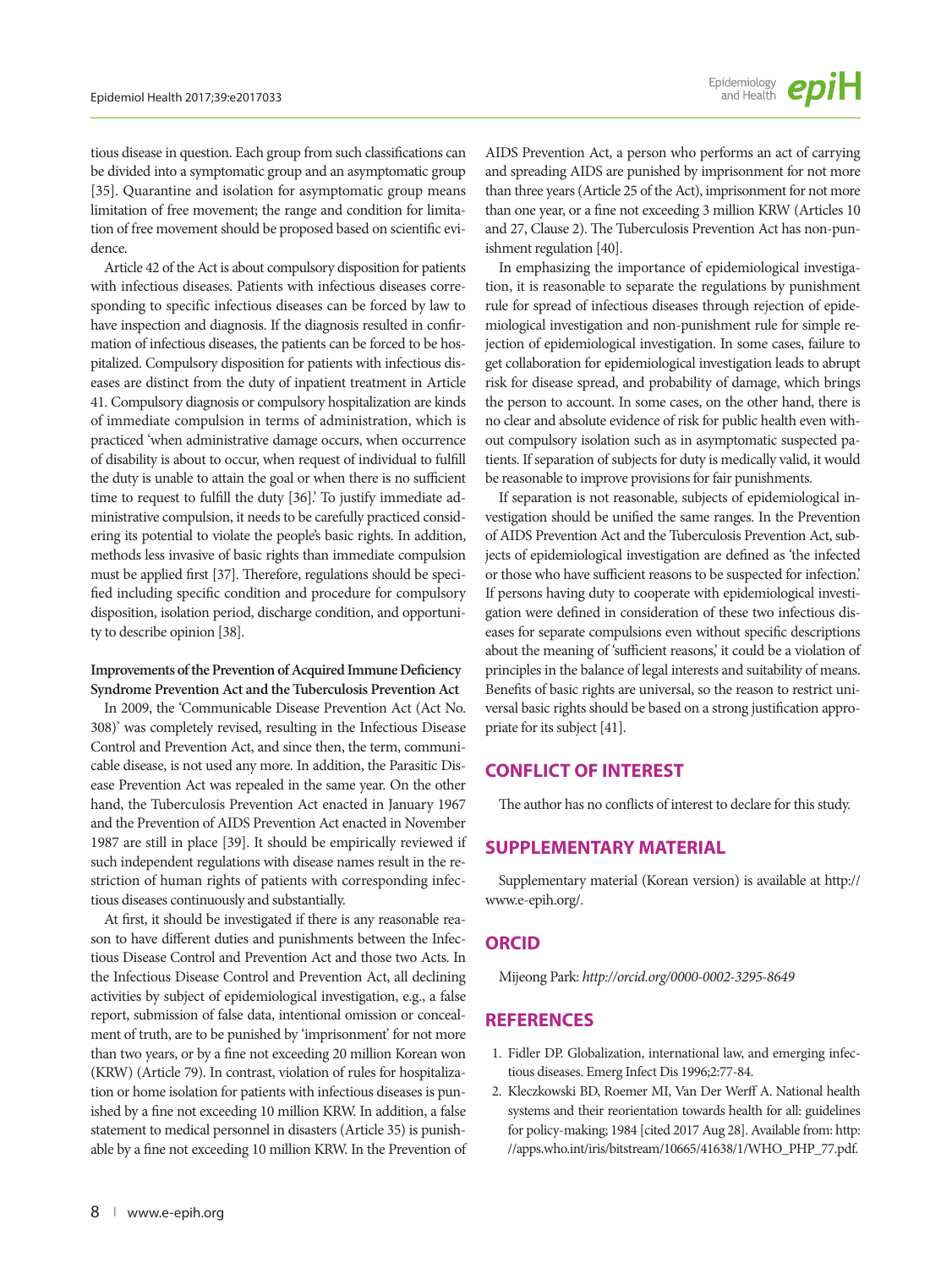- 3. Ministry of Health and Welfare. Basic plan for prevention and management of infectious diseases (2013-2017) [cited 2017 Aug 28]. Available from: [http://www.mohw.go.kr/front\\_new/jb/sjb-](http://www.mohw.go.kr/front_new/jb/sjb030301vw.jsp?PAR_MENU_ID=03&MENU_ID=0319&CONT_SEQ=293140&page=1)[030301vw.jsp?PAR\\_MENU\\_ID= 03&MENU\\_ID= 0319&CONT](http://www.mohw.go.kr/front_new/jb/sjb030301vw.jsp?PAR_MENU_ID=03&MENU_ID=0319&CONT_SEQ=293140&page=1)   $SEQ = 293140$ &page = 1 (Korean).
- 4. Choi JW, Lee JS, Kim KH, Kang CH, Yum HK, Kim Y, et al. Proposed master plan for reform of the national infectious disease prevention and management system in Korea. J Korean Med Assoc 2015;58:723-728 (Korean).
- 5. Coker R. Mounier-Jack S. Pandemic influenza preparedness in the Asia–Pacific region. Lancet 2006;368:886-889.
- 6. Gostin LO. World health law: toward a new conception of global health governance for the 21st century. Yale J Health Policy Law Ethics 2005;5:413-424.
- 7. World Health Organization. International health regulations (2005): areas of work for implementation; 2007 [cited 2017 Aug 28]. Available from: http://www.who.int/ihr/finalversion9Nov07. pdf.
- 8. Choi BY. Overview of emerging infectious diseases in Korea. Korean J Epidemiol 2008;30:147-155 (Korean).
- 9. Turnock BJ. Public health: what it is and how it works. 5th ed. Burlington: Jones & Bartlett Learning; 2012, p. 160-194.
- 10. World Health Organization. Strengthening health leadership and management: the WHO framework [cited 2017 Aug 28]. http:// www.who.int/workforcealliance/forum/SBW\_WHO\_Leadership\_and\_Management\_Framework.pdf?ua= 1
- 11. Annelli JF. The national incident management system: a multiagency approach to emergency response in the United States of America. Rev Sci Tech 2006;25:223-231.
- 12. New York City Department of Emergency Management. New York City community emergency response teams standard operation procedures; 2015 [cited 2017 Aug 28]. Available from: http://www.nyc.gov/html/oem/downloads/pdf/cert/cert\_web\_ sops.pdf.
- 13. Ministry of Health and Welfare. The 2015 MERS outbreak in the Republic of Korea: learning from MERS; 2015 [cited 2017 Aug 28]. Available from: [https://www.mohw.go.kr/front\\_new/jb/sjb-](https://www.mohw.go.kr/front_new/jb/sjb030301vw.jsp?PAR_MENU_ID=03&MENU_ID=032901&CONT_SEQ=337407& page=1)[030301vw.jsp?PAR\\_MENU\\_ID = 03&MENU\\_ID = 032901&](https://www.mohw.go.kr/front_new/jb/sjb030301vw.jsp?PAR_MENU_ID=03&MENU_ID=032901&CONT_SEQ=337407& page=1)  [CONT\\_SEQ= 337407& page= 1](https://www.mohw.go.kr/front_new/jb/sjb030301vw.jsp?PAR_MENU_ID=03&MENU_ID=032901&CONT_SEQ=337407& page=1) (Korean).
- 14. Board of Audit and Inspection of Korea. MERS prevention and response; 2015 [cited 2017 Sep 4]. Available from: http://www. bai.go.kr/bai/search/search.do?kwd= MERS&category= categor y6&subCategory= 22&reSrchFlag= false&pageNum= 1&pageSi ze= 10&detailSearch= false&srchFd= all&sort= r&date= null&s tartDate= &endDate= &writer= &preKwd= MERS (Korean).
- 15. World Health Organization. Managing contacts in the MERS-CoV outbreak in the Republic of Korea; 2015 [cited 2017 May 10]. Available from: [http://www.who.int/mediacentre/news/mers/](http://www.who.int/mediacentre/news/mers/briefing-notes/update-1-july-2015/en/) [briefing-notes/update-1-july-2015/en/.](http://www.who.int/mediacentre/news/mers/briefing-notes/update-1-july-2015/en/)
- 16. Choi MR. Infectious disease classification system reform. Health Focus; 2016 Dec 12 [cited 2017 May 10]. Available from: http:// www.healthfocus.co.kr/news/articleView.html?idxno= 66588&sc \_word= mil0726 (Korean).
- 17. Centers for Disease Control and Prevention. Influenza Risk Assessment Tool (IRAT) [cited 2017 May 10]. Available from: https://www.cdc.gov/flu/pandemic-resources/national-strategy/riskassessment.htm.
- 18. European Centre for Disease Prevention and Control. Why do I need a flu vaccine every year? [cited 2017 May 10]. Available from: https://ecdc.europa.eu/en/publications-data/why-do-i-need-fluvaccine-every-year.
- 19. World Health Organization. Tool for influenza pandemic risk assessment; 2016 [cited 2017 Aug 28]. Available from: http://apps. who.int/iris/bitstream/10665/250130/1/WHO-OHE-PED-GIP-2016.2-eng.pdf.
- 20. Board of Audit and Inspection of Korea. Medical care claim: chickenpox outbreak; 2017 [cited 2017 May 1]. Available from: http:// www.bai.go.kr/bai/search/search.do?kwd= %EC%9A%94%EC% 96%91%EA%B8%89%EC%97%AC%EC%B2%AD%EA%B5%A C.+%EC%88%98%EB%91%90%EB%B0%9C%EB%B3%91&cat egory= all&preKwd= %EB%A9%94%EB%A5%B4%EC%8A%A 4+%EC%98%88%EB%B0%A9+%EB%B0%8F+%EB%8C%80% EC%9D%91%EC%8B%A4%ED%83%9C&x= 0&y= 0 (Korean).
- 21. Park MJ, Lee JG. A study on legal problems and proposal for an enactment regarding MERS in the Republic of Korea. Korean J Med Law 2015;23:191-209 (Korean).
- 22. Song DS. Rechtsnatur der behördlichen Bekanntgaben(Gosi) und Rechtsschutz. Public Land Law Rev 2011;52:239-267 (Korean).
- 23. National Law Information Center. Regulations Governing Efficient Management of Administrative Affairs No.18746 [cited 2017 May 10]. Available from: http://law.go.kr/lsInfoP.do?lsiSeq= 67169 #0000 (Korean).
- 24. Jung YR, Lee JH, Choi JY, Cheong JH, Chun IK. Comparative study on ICH quality guidelines and their related KFDA regulations. Regul Res Food Drug Cosmet 2011;6:107-117 (Korean).
- 25. US Department of Health and Human Services. Pandemic and All Hazards Preparedness Act [cited 2017 May 10]. Available from: http://www.phe.gov/preparedness/legal/pahpa/pages/default.aspx.
- 26. US Department of Health and Human Services. Pandemic and All Hazards Preparedness Reauthorization Act of 2013 (PAH-PRA) [cited 2017 May 10]. Available from: http://www.fda.gov/ EmergencyPreparedness/Counterterrorism/MedicalCountermeasures/MCMLegalRegulatoryandPolicyFramework/ucm359581. htm.
- 27. Committee on Energy and Commerce. Rules committee print 114-22, text of H.R. 6, 21st Century Cures Act; 2015 [cited 2017 Aug 28]. Available from: https://www.gpo.gov/fdsys/pkg/CPRT-114HPRT95335/pdf/CPRT-114HPRT95335.pdf.
- 28. Avorn J, Kesselheim AS. The 21st Century Cures Act: will it take us back in time? N Engl J Med 2015;372:2473-2475.
- 29. Rittel HWJ, Webber MM. Dilemmas in a general theory of planning. Policy Sci 1973;4:155-169.
- 30. Lee CH. Criminal policy for infectious disease control and prevention. Seoul: Korean Institute of Criminology; 2015, p.1-162 (Korean).
- 31. World Health Organization. WHO guidance for the use of An-